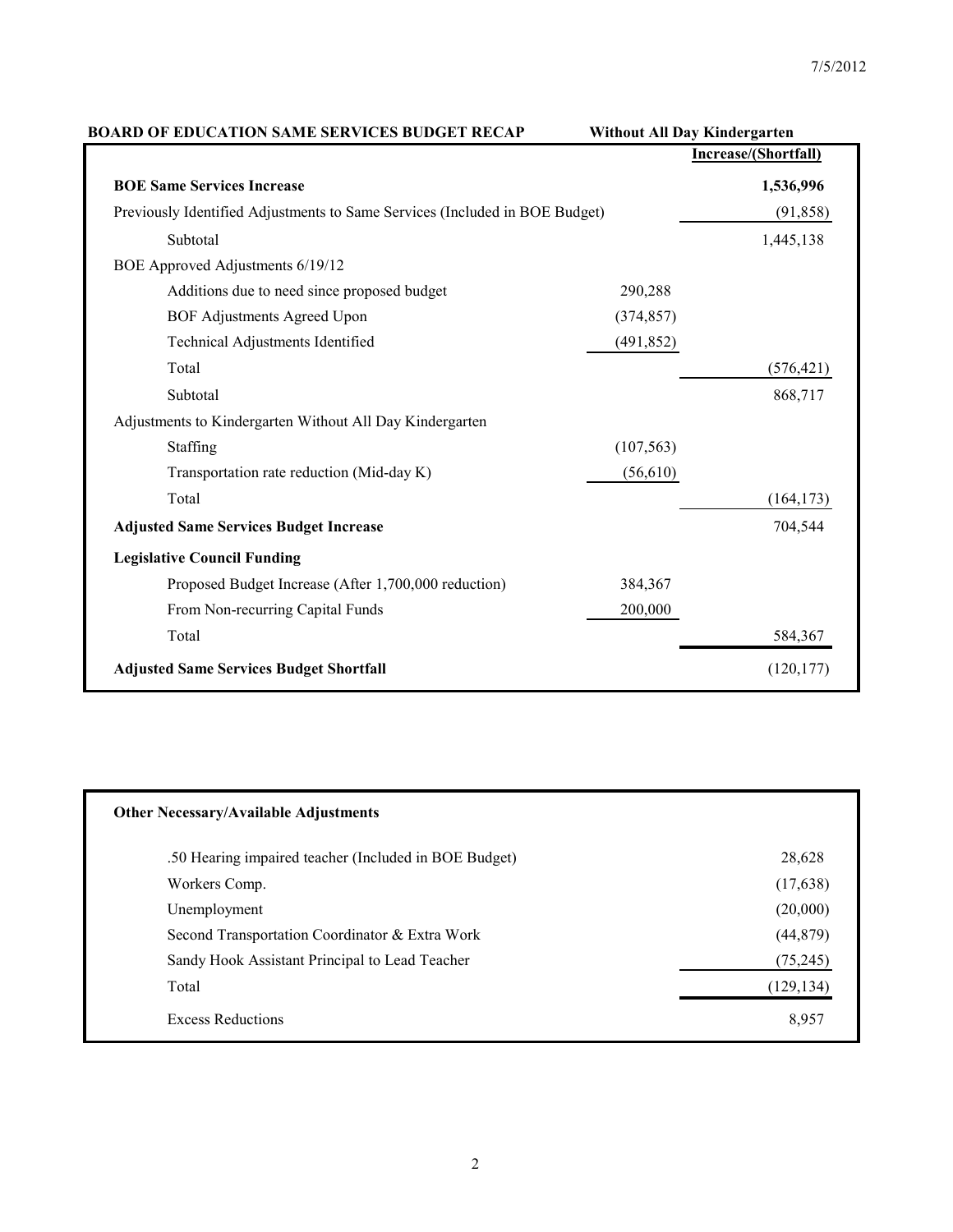## **BOARD OF EDUCATION SAME SERVICES BUDGET RECAP**

|    |                                                           |         | <b>BUDGET DIFFERENCE</b> | <b>BUDGET DIFFERENCE</b> |  |
|----|-----------------------------------------------------------|---------|--------------------------|--------------------------|--|
|    |                                                           |         | <b>WITHOUT ALL</b>       | <b>WITH ALL</b>          |  |
|    |                                                           |         | <b>DAY KINDERGARTEN</b>  | <b>DAY KINDERGARTEN</b>  |  |
|    | <b>BOE Proposed Budget</b>                                | 1/31/12 | 2,084,367                | 2,084,367                |  |
|    | A Adjustments to Same Services Budget included            | 1/31/12 | (547, 371)               | (547, 371)               |  |
|    | <b>BOE Same Services Budget Increase</b>                  | 1/31/12 | 1,536,996                | 1,536,996                |  |
| B  | Additions due to need since proposed budget               | 6/5/12  | 290,288                  | 290,288                  |  |
|    | Professional Services - Transitional (in proposed budget) | 1/31/12 | 25,000                   | 25,000                   |  |
| C  | BOF Partially Identified Reductions (part of 700,000)     | 3/14/12 | (374, 857)               | (374, 857)               |  |
| D  | <b>Technical Adjustments Identified</b>                   | 6/5/12  | (548, 462)               | (548, 462)               |  |
|    | STARR program technical adjustment (in proposed budget)   | 1/31/12 | (16, 797)                | (16, 797)                |  |
| E. | Adjustments to Kindergarten                               | 5/8/12  | (107, 563)               | 290,128                  |  |
| F. | Other Staffing adjustments                                | 1/31/12 | (100, 061)               | (100, 061)               |  |
|    | <b>Adjusted Same Services Budget Increase</b>             |         | 704,544                  | 1,102,235                |  |
|    | LC Proposed Budget Increase (After 1,700,000 reduction)   | 4/25/12 | 384,367                  | 384,367                  |  |
|    | <b>Same Services Budget Shortfall</b>                     |         | (320, 177)               | (717, 868)               |  |
|    | LC Action Capital Items                                   | 6/6/12  | 200,000                  | 200,000                  |  |
|    | <b>Adjusted Same Services Budget Shortfall</b>            |         | (120, 177)               | (517, 868)               |  |